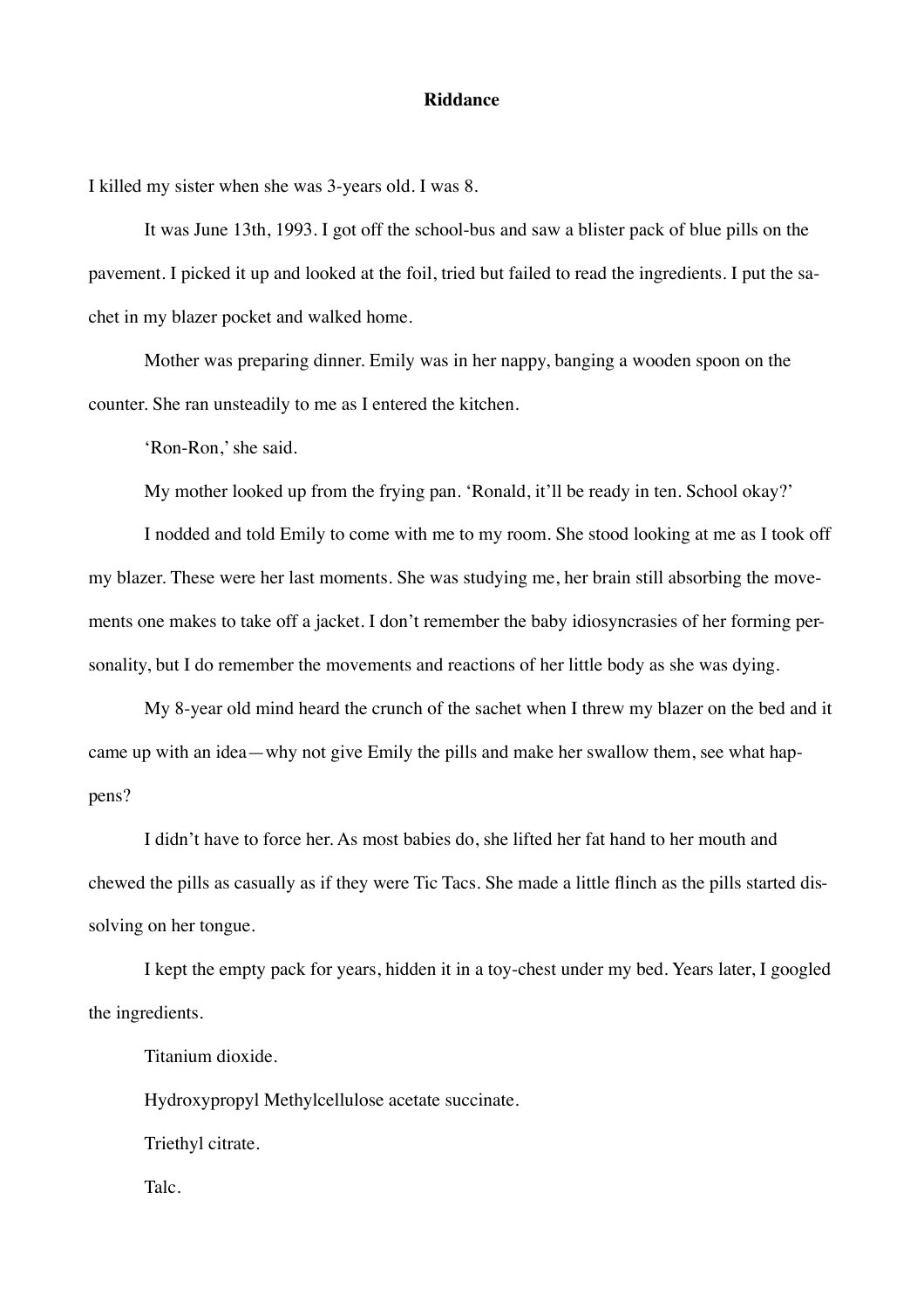Hypromellose.

Duloxetine Hydrochloride.

The pills turned out to be antidepressants. Another man's sadness was a family's tragedy. But I'm the one to blame. I was 8-years old but I was also stupid. Not even stupid. There should be another word to define it because the saying, that "we all make mistakes" doesn't and shouldn't apply to me. I killed my sister, ended an innocent life before it had a chance.

It only took ten minutes before Emily started belching. By that time, I had already forgotten what I had done to make the association. My mother and I were at the table, looking at her in her highchair.

When dad died, people kept saying how I was now the man of the house, but I knew I was far from that at that kitchen table. As soon as Emily started choking and turning purple, I remembered the pills. I didn't say anything. I just left the table, ran to my room to find my blazer, and hid the empty sachet in my toy-box.

When I returned to the kitchen, Emily was convulsing. Mother was holding her face, crying, 'What's wrong? Baby, what's wrong?'

Only I could answer that question, and I am answering it, finally, now. Here.

A few weeks ago, I was on my second date with Christine. We were at a Thai restaurant in Barnes, London. She asked me a question with a hint of mockery. 'What's the worst thing you've ever done?'

Back when I was 8, and then 9, and then 10, perhaps I didn't have a fully-formed standard of conduct, which would explain why I didn't experience any proper guilt. Then later, when Emily would have been in her twenties, I felt guilt like a creeping illness. Still, my ethical standards were forever tainted by withholding the source of an accident that resulted in the death of my baby sister.

But even *accident* is not the right term. I gave Emily the tablets, I saw her chew them. I let her die.

I stopped eating. Christine put down her fork.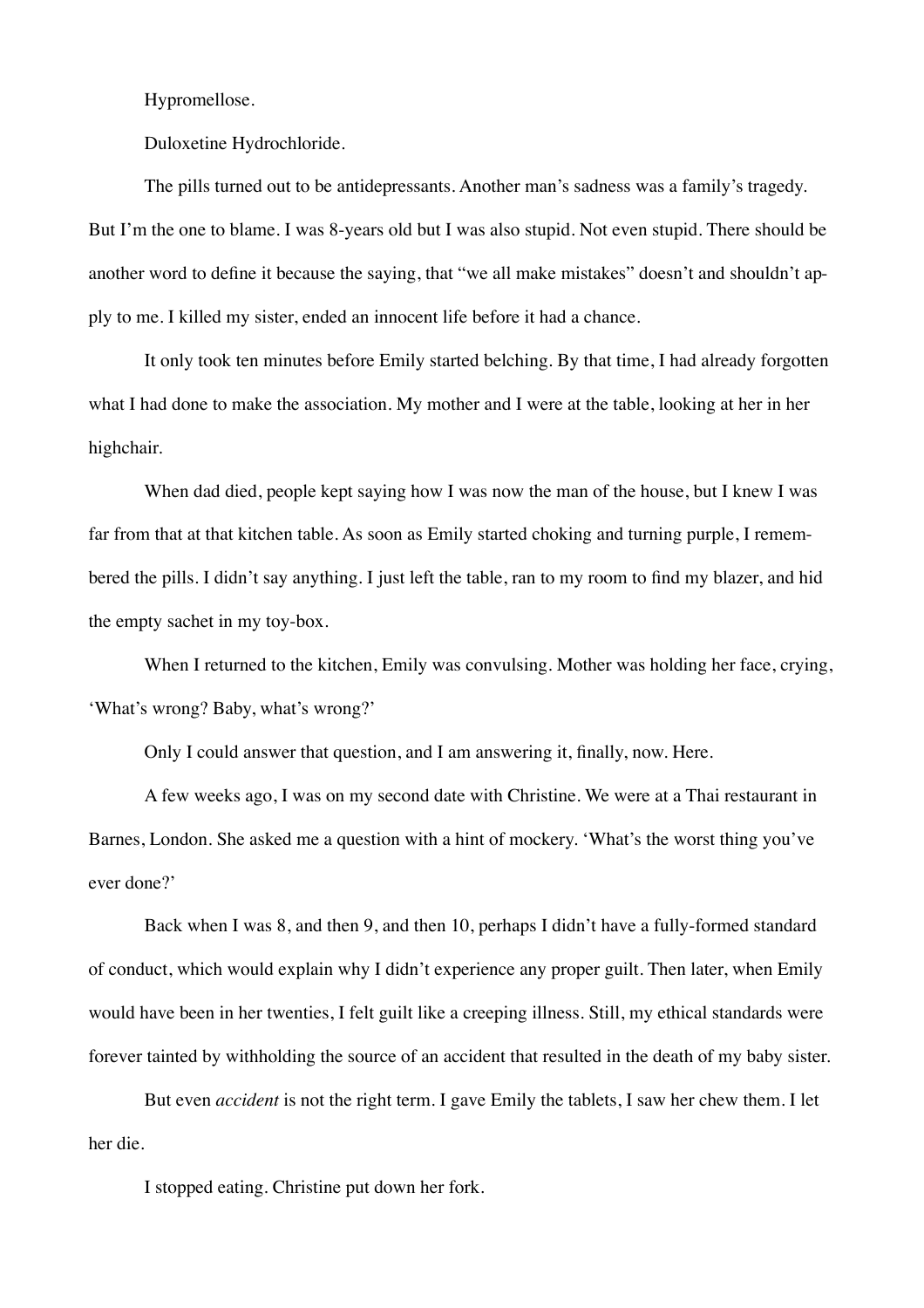'By the look on your face, I'd say it's murder,' she said. She laughed.

I stood up and walked out of the restaurant. By the time I made it to the riverbank, I realised that I had left my coat behind. I never saw that coat again.

I remember, years ago, mother had employed a housekeeper. Mother had two jobs then, and came home at ten o'clock at night—she used to close the front door, open her bedroom door, close that too, and I would hear her weight on the bedsprings from my room.

After mum left for work and before my school-bus showed up, I used to put the photos of baby Emily face-down on the mantelpiece. When I returned home, they were upright. Martha, the housekeeper, must have been re-setting them. This carried on for a couple of months, every day for two months. Though Martha and I never met, we knew each other. She was resilient, and so was I.

For years, I kept the memory face-down: the memory of Emily's bloated face and how mum and I could hear her little heart beat itself to death in our kitchen. Emily breathed hard and fast and her eyes sought some kind of understanding. She didn't even cry—I kept telling myself that this is because she didn't feel any pain, but I think it's because her body was trying to reject what she had swallowed, and her brain, unlike mine, was trying to make the association. But it couldn't. Her brother would never hurt her. But before Emily died in mother's arms, she said, 'Ron-Ron.' Perhaps she had made the accusation after all, perhaps she had made the association. Perhaps she would have been a very smart girl. This too we would never know.

I still live in that same house with my mother. Every day, whenever I walk past, I look at that patch of pavement where I had seen those pills. It's like I want to blame it. But if I do, I have to blame my eyes, with which I'd seen the shiny foil. I'd have to blame my brain for concocting such an experiment. Ultimately, I'd have to blame my heart for the years I spent ignoring Emily's ghost.

Except 3 days ago. I woke up in the middle of the night for a snack and saw Emily by the fridge, smiling brightly and drooling. 'Ron-Ron,' she said and she stumbled barefoot towards me and held on to my knees.